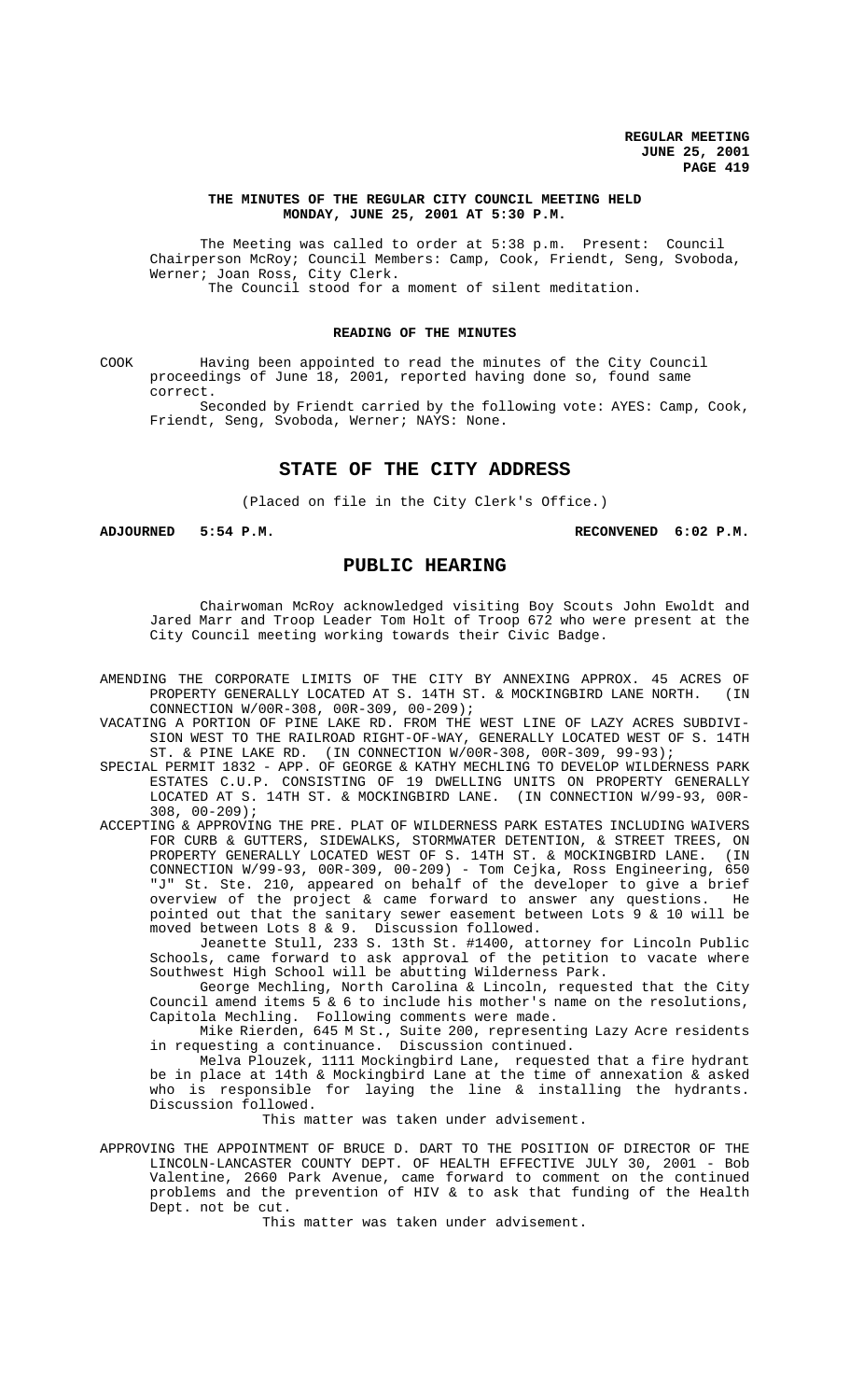WAIVING THE PARKING LOT SURFACING REQUIREMENT FOR THE OPTIMISTS YOUTH SPORTS COMPLEX ON PROPERTY GENERALLY LOCATED SOUTH OF W. PIONEERS BLVD. & EAST OF S. FOLSOM ST. - J. D. Burt, Design Assocs., 1609 N St., on behalf of the Star City Youth Foundation came forward to answer any questions & to request the resolution be amended.

This matter was taken under advisement.

SPECIAL PERMIT 1808A - APP. OF NEBCO, INC. TO AMEND FALLBROOK COMMUNITY UNIT PLAN TO INCREASE THE LOT SIZE & CHANGE TWO SINGLE FAMILY LOTS INTO TWO SINGLE FAMILY ATTACHED LOTS FOR TWO ADDITIONAL DWELLING UNITS, & A WAIVER OF THE FRONT, SIDE, & REAR YARD SETBACKS FOR MAIN & ACCESSORY BUILDINGS IN THE R-3 DISTRICT, ON PROPERTY GENERALLY LOCATED NORTH OF HWY. 34, SOUTH OF ALVO RD. & WEST OF N. 1ST ST. - Danay Kalkowski, 1111 Lincoln Mall, Suite 350, on behalf of NEBCO Inc. asked to withdraw the request for waiver of sidewalks. Discussion followed.

This matter was taken under advisement.

- APPOINTING KEN SVOBODA TO THE LINCOLN-LANCASTER COUNTY BOARD OF HEALTH TO FILL AN UNEXPIRED TERM EXPIRING APRIL 15, 2002 - Jennie Miller, no address given, asked questions of Mr. Svoboda. Discussion followed. This matter was taken under advisement.
- APPROVING THE KING RIDGE 1ST ADD. AGRMT. FOR THE INSTALLATION OF OFF-SITE TRANSPORTATION IMPROVEMENTS FOR CERTAIN STREET IMPROVEMENTS WITHIN KING RIDGE 1ST ADD. GENERALLY LOCATED AT 27TH ST. & FOLKWAYS BLVD. - Danay Kalkowski, 1111 Lincoln Mall, Suite 350, on behalf of Ridge Development Co. came forward to answer any questions.

This matter was taken under advisement.

### **MISCELLANEOUS BUSINESS PUBLIC HEARING**

Melva Plouzek, 1111 Mockingbird Lane came forward to present the City Council with a cake to say good-bye as she is moving from Lincoln.

# **\*\* END OF PUBLIC HEARING \*\***

# **COUNCIL ACTION**

#### **LIQUOR RESOLUTIONS**

APPLICATION OF JAMES ARTHUR VINEYARDS FOR A SPECIAL DESIGNATED LICENSE TO COVER AN AREA MEASURING 20 FEET BY 20 FEET AT SOUTHPOINTE PAVILIONS, AT 2910 PINE LAKE ROAD, ON JUNE 29, 2001 FROM 5:00 P.M. TO 8:00 P.M. - CLERK read the following resolution, introduced by Jon Camp, who moved its adoption

for approval:<br><u>A-80926</u> BE IT RI BE IT RESOLVED by the City Council of the City of Lincoln, Nebraska: That after hearing duly had as required by law, consideration of the

facts of this application, the Nebraska Liquor Control Act, and the pertinent City ordinances, the City Council recommends that the application of James Arthur Vineyards for a Special Designated License to cover an area measuring 20 feet by 20 feet at Southpointe Pavilions, 2910 Pine Lake Road, Lincoln, Nebraska, on the 29th day of June, 2001 between the hours of 5:00 p.m. and 8:00 p.m., be approved with the condition that the premise complies in every respect with all City and State regulations and with the following requirements:<br>1 Identification to be ch

- 1. Identification to be checked, wristbands required on all parties wishing to consume alcohol.
- 2. Adequate security shall be provided for the event.
- 3. The area requested for the permit shall be separated from the public by a fence or other means.
- 4. Responsible alcohol service practices shall be followed.
- BE IT FURTHER RESOLVED the City Clerk is directed to transmit a copy

of this resolution to the Nebraska Liquor Control Commission. Introduced by Jon Camp

Seconded by Seng & carried by the following vote: AYES: Camp, Cook, Friendt, McRoy, Seng, Svoboda, Werner; NAYS: None.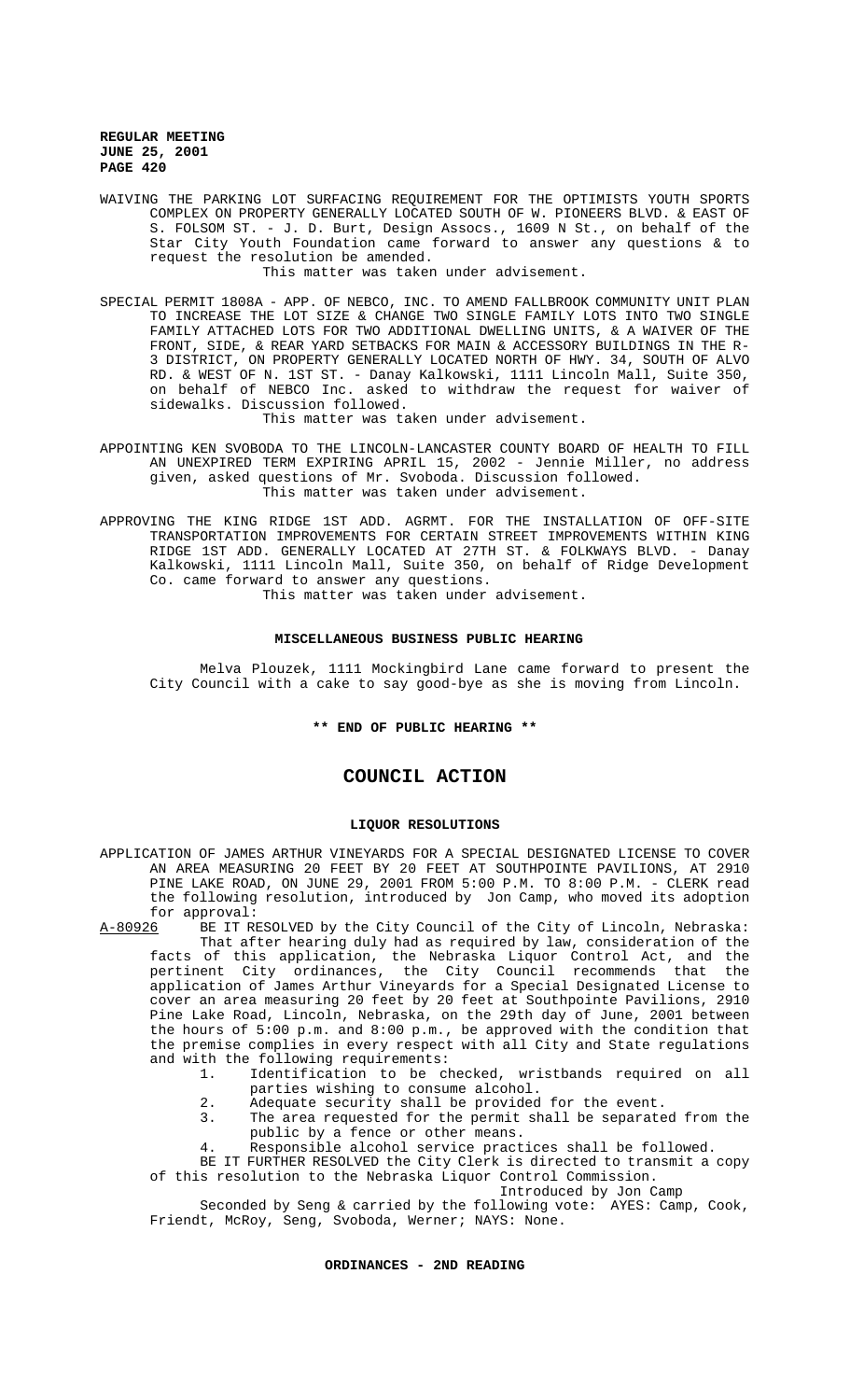AMENDING THE CORPORATE LIMITS OF THE CITY BY ANNEXING APPROXIMATELY 4.4 ACRES OF PROPERTY GENERALLY LOCATED NORTH OF SOUTH 14TH STREET AND YANKEE HILL ROAD - PRIOR to reading:

COOK Moved to delay Public Hearing to 7/9/01.

Seconded by Seng & carried by the following vote: AYES: Camp, Cook, Friendt, McRoy, Seng, Svoboda, Werner; NAYS: None.

CLERK Read an ordinance, introduced by Jon Camp, amending Section 5 of Ordinance No. 8730, passed May 17, 1965, as last amended by Section 1 of Ordinance No. \_\_\_\_\_ (Bill No. 01-97) passed June 25, 2001, prescribing and defining the corporate limits of the City of Lincoln, Nebraska; and repealing Section 5 or Ordinance No. 8730, passed May 17, 1965, as last amended by Section 1 of Ordinance No. \_\_\_\_ (Bill No. 01-97), passed June 25, 2001, as hitherto exiting, the second time.

### **RESOLUTIONS**

- SPECIAL PERMIT 1832 APP. OF GEORGE & KATHY MECHLING TO DEVELOP WILDERNESS PARK ESTATES C.U.P. CONSISTING OF 19 DWELLING UNITS ON PROPERTY GENERALLY LOCATED AT S. 14TH ST. & MOCKINGBIRD LANE. (IN CONNECTION W/99-93, 00R-308, 00-209) - PRIOR to reading:
- COOK Moved to place Bill No. 00R-309 on Pending for 3 weeks to 7/16/01. Seconded by Seng & carried by the following vote: AYES: Camp, Cook, Friendt, McRoy, Seng, Svoboda, Werner; NAYS: None.
- ACCEPTING & APPROVING THE PRE. PLAT OF WILDERNESS PARK ESTATES INCLUDING WAIVERS FOR CURB & GUTTERS, SIDEWALKS, STORMWATER DETENTION, & STREET TREES, ON PROPERTY GENERALLY LOCATED WEST OF S. 14TH ST. & MOCKINGBIRD LANE. (IN CONNECTION W/99-93, 00R-309, 00-209) - PRIOR to reading:
- COOK Moved to place Bill No. 00R-308 on Pending for 3 weeks to 7/16/01. Seconded by Seng & carried by the following vote: AYES: Camp, Cook, Friendt, McRoy, Seng, Svoboda, Werner; NAYS: None.
- APPROVING THE APPOINTMENT OF BRUCE D. DART TO THE POSITION OF DIRECTOR OF THE LINCOLN-LANCASTER COUNTY DEPT. OF HEALTH EFFECTIVE JULY 30, 2001 - CLERK read the following resolution, introduced by Jon Camp, who moved its adoption:
- A-80927 BE IT RESOLVED by the City Council of the City of Lincoln, Nebraska: That the appointment of Bruce D. Dart to the position of Director of the Lincoln-Lancaster County Department of Health effective July 30, 2001, is hereby approved.

Introduced by Jon Camp

Seconded by Seng & carried by the following vote: AYES: Camp, Cook, Friendt, McRoy, Seng, Svoboda, Werner; NAYS: None.

## WAIVING THE PARKING LOT SURFACING REQUIREMENT FOR THE OPTIMISTS YOUTH SPORTS COMPLEX ON PROPERTY GENERALLY LOCATED SOUTH OF W. PIONEERS BLVD. & EAST OF S. FOLSOM ST. - PRIOR to reading:

SENG Moved to amend Bill No. 01R-155 on page 2, line 1, delete all of paragraph number 1 and renumber the subsequent paragraphs accordingly.

- Seconded by Werner & carried by the following vote: AYES: Camp, Cook, Friendt, McRoy, Seng, Svoboda, Werner; NAYS: None.
- CLERK Read the following resolution, introduced by Jon Camp, who moved its adoption:<br>A-80928 WHE
- WHEREAS, the Star City Youth Foundation has requested a waiver of the surfacing requirements for the Optimists Youth Sports Complex parking lot (which includes the service drive) located on property generally located at Pioneers Blvd. and Folsom Street and legally described as:

A tract of land located in Lot 45 and Lot 46 in the Northeast Quarter of Section 10, Township 9 North, Range

6 East of the 6th P.M., Lancaster County, Nebraska;

WHEREAS, the City Council finds that:

a. The parking lot for which the waiver of the surfacing requirement is requested is to be used in conjunction with a nonprofit religious, educational, or philanthropic institution;

b. Alternate materials or techniques shall be utilized which provide reasonable control of dust, runoff, and safe circulation; and

c. The location of the parking lot is sufficient distance from surrounding uses that it will not adversely affect the surrounding uses, and the frequency of use of the parking lot is so low that compliance with the surfacing requirements at the present time would cause undue economic hardship upon the owner as compared with minimal impact upon the surrounding land uses.

NOW, THEREFORE, BE IT RESOLVED by the City Council of the City of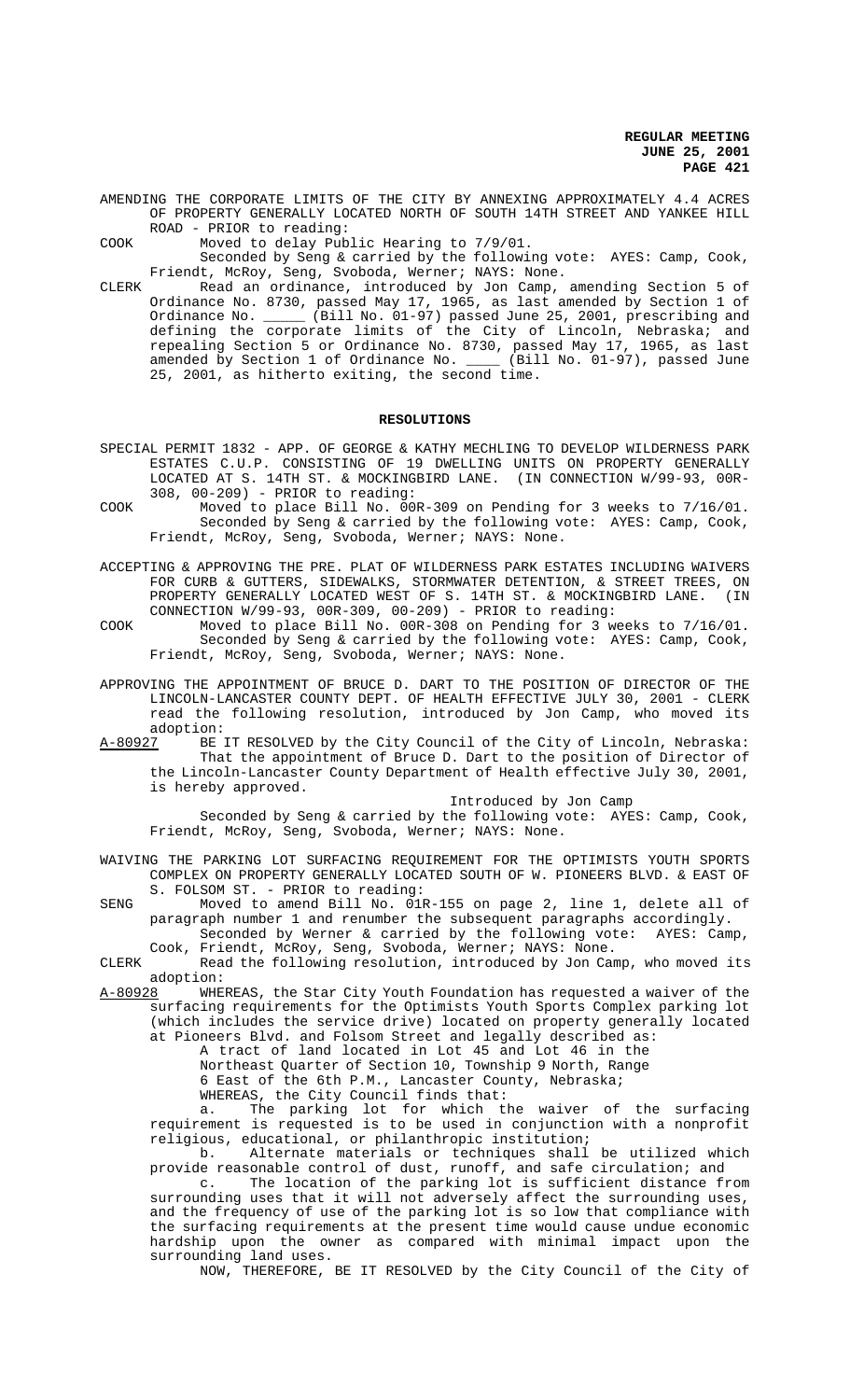Lincoln, Nebraska:

In consideration of the findings made above, the requirement for the paving of the parking lot for the Optimists Youth Sports Complex located at West Pioneers Blvd. east of South Folsom Street on property legally described above is hereby waived pursuant to § 27.67.100(c) of the Lincoln Municipal Code under the following conditions:

1. The driveway approach be surfaced in compliance with Driveway Design Standards.

12. The waiver of the surfacing of the service drive is limited to the first phase of development which consists of fields 1 through 4 only. 23. If it is later found that dust or noise, created by the use of the parking lot exceeds the maximum levels set forth in Title 8 of the Lincoln Municipal Code, then such waiver may, after notice and hearing by the City Council, be revoked.

34. This resolution's terms, conditions, and requirements bind and obligate the permittee, its successors and assigns.

Introduced by Jon Camp

Seconded by Seng & carried by the following vote: AYES: Camp, Cook, Friendt, McRoy, Seng, Svoboda, Werner; NAYS: None.

- SPECIAL PERMIT 1808A APP. OF NEBCO, INC. TO AMEND FALLBROOK COMMUNITY UNIT PLAN TO INCREASE THE LOT SIZE & CHANGE TWO SINGLE FAMILY LOTS INTO TWO SINGLE FAMILY ATTACHED LOTS FOR TWO ADDITIONAL DWELLING UNITS, & A WAIVER OF THE FRONT, SIDE, & REAR YARD SETBACKS FOR MAIN & ACCESSORY BUILDINGS IN THE R-3 DISTRICT, ON PROPERTY GENERALLY LOCATED NORTH OF HWY. 34, SOUTH OF ALVO RD. & WEST OF N. 1ST ST. - CLERK read the following resolution, introduced by Jon Camp, who moved its adoption:
- A-80929 WHEREAS, NEBCO, Inc. has submitted an application designated as Special Permit No. 1808A for authority to amend Fallbrook Community Unit Plan to increase the lot size and change two single family lots into two single family attached lots which creates two additional dwelling units and to waive the front, side, and rear yard setbacks for main and accessory buildings in the R-3 zoning district on property located at N. 1st Street and Fallbrook Boulevard, and legally described to wit:

Outlots A, B, G, H, I, J, M, O, Q, R, T, and V; Lots 1 through 13, Block 10; Lots 1 through 9, Block 12; Lots 1 and 2, Block 13; Lots 1 through 8 and Lots 10 through 15, Block 11; all of Fallbrook Addition, and a portion of Lot 8 I.T., all located in the South half of Section 34, Township 11 North, Range 6 East, Lancaster County, Nebraska;

WHEREAS, the real property adjacent to the area included within the site plan for this community unit plan will not be adversely affected; and

WHEREAS, said site plan together with the terms and conditions hereinafter set forth are consistent with the intent and purpose of Title 27 of the Lincoln Municipal Code to promote the public health, safety, and general welfare.

NOW, THEREFORE, BE IT RESOLVED by the City Council of the City of Lincoln, Nebraska:

That the application of NEBCO, Inc., hereinafter referred to as "Permittee", to amend Fallbrook Community Unit Plan to increase the lot size and change two single family lots into two single family attached lots which creates two additional dwelling units, on the property legally described above, be and the same is hereby granted under the provisions of Section 27.63.320 and Chapter 27.65 of the Lincoln Municipal Code upon condition that construction and operation of said dwelling units be in strict compliance with said application, the site plan, and the following additional express terms, conditions, and requirements:<br>1. This permit approves 316 dwelling units

This permit approves 316 dwelling units and variances to front, side, and rear yard setbacks as indicated by building envelopes.<br>2. Before receiving building permits:

- Before receiving building permits:
	- a. The Permittee must submit a revised final plan including five copies to the Planning Department.
	- b. The construction plans must conform to the approved plans.
	- c. Final plats within the area of this community unit plan must be approved by the City.

3. Before occupying the dwelling units all development and construction must be completed in conformance with the approved plans.

4. All privately-owned improvements must be permanently maintained by the owner or an appropriately established homeowners association approved by the City Attorney.<br>5. The site plan approved by this

The site plan approved by this permit shall be the basis for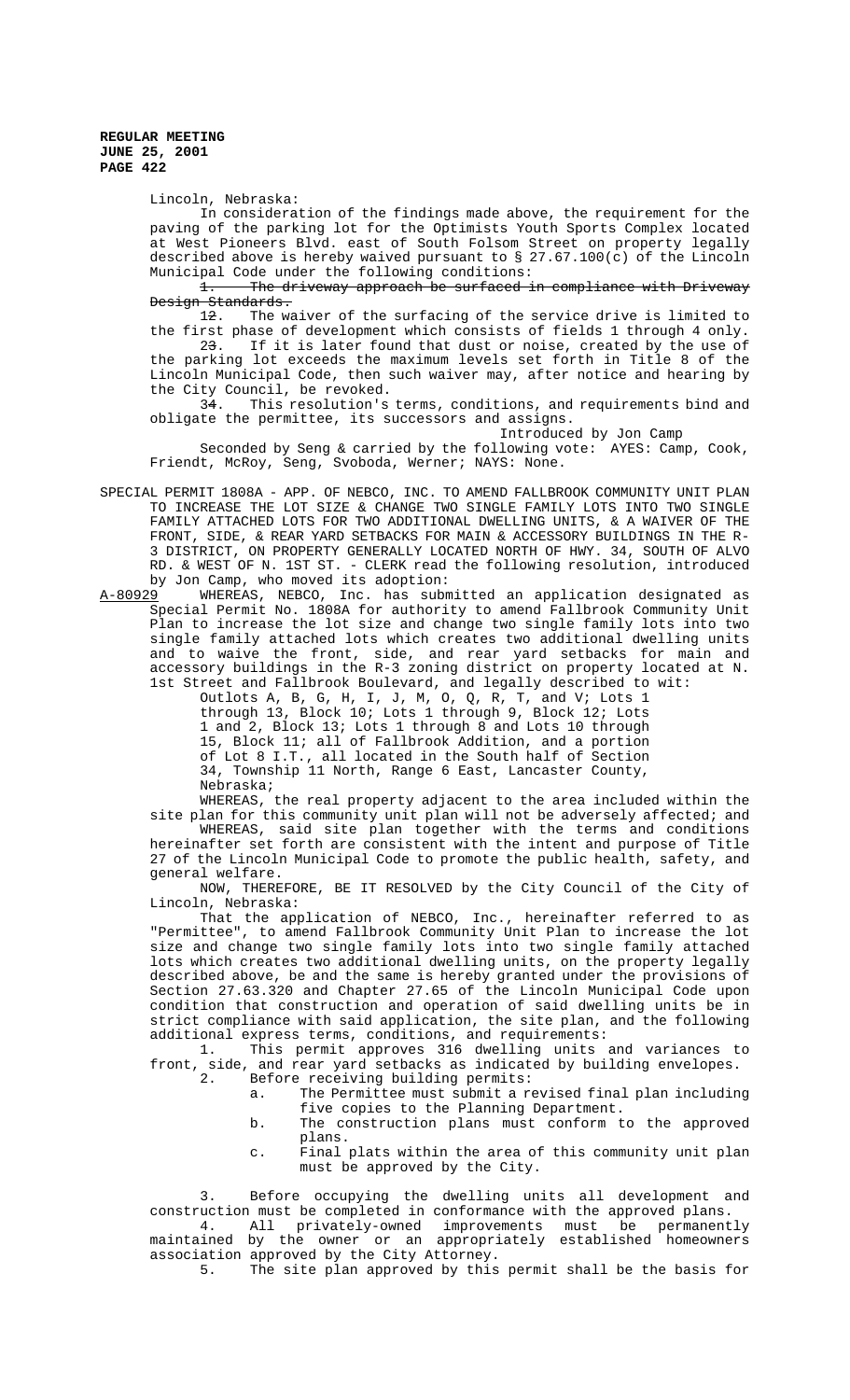all interpretations of setbacks, yards, locations of buildings, location of parking, and circulation elements, and similar matters.<br>6. The terms, conditions, and requirements of t

The terms, conditions, and requirements of this resolution shall be binding and obligatory upon the Permittee, its successors, and assigns. The building official shall report violations to the City Council which may revoke the special permit or take such other action as may be necessary to gain compliance.<br>7. The Permittee shall sic

The Permittee shall sign and return the City's letter of acceptance to the City Clerk within 30 days following approval of the special permit, provided, however, said 30-day period may be extended up to six months by administrative amendment. The City Clerk shall file a copy of the resolution approving the special permit and the letter of acceptance with the Register of Deeds, filing fees therefor to be paid in advance by the Permittee.

8. The site plan as approved with this resolution voids and supersedes all previously approved site plans, however all resolutions approving previous permits remain in force unless specifically amended by this resolution.

Introduced by Jon Camp

Seconded by Seng & carried by the following vote: AYES: Camp, Cook, Friendt, McRoy, Seng, Svoboda, Werner; NAYS: None.

APPOINTING GLENN FRIENDT TO THE INTERNAL AUDITING REVIEW COMMITTEE FOR AN UNLIMITED TERM - CLERK read the following resolution, introduced by Jon

Camp, who moved its adoption:<br>A-80930 BE IT RESOLVED by the Ci A-80930 BE IT RESOLVED by the City Council of the City of Lincoln, Nebraska: That the appointment of Glenn Friendt to the Internal Auditing Review Committee for an unlimited term is hereby approved.

Introduced by Jon Camp

Seconded by Seng & carried by the following vote: AYES: Camp, Cook, Friendt, McRoy, Seng, Svoboda, Werner; NAYS: None.

APPOINTING KEN SVOBODA TO THE LINCOLN-LANCASTER COUNTY BOARD OF HEALTH TO FILL AN UNEXPIRED TERM EXPIRING APRIL 15, 2002 - CLERK read the following resolution, introduced by Jon Camp, who moved its adoption:<br>A-80931 BE IT RESOLVED by the City Council of the City of Linco

BE IT RESOLVED by the City Council of the City of Lincoln, Nebraska: That the appointment of Ken Svoboda to the Lincoln/Lancaster County Board of Health to fill an unexpired term expiring April 15, 2002 is hereby approved.

Introduced by Jon Camp

Seconded by Seng & carried by the following vote: AYES: Camp, Cook, Friendt, McRoy, Seng, Svoboda, Werner; NAYS: None.

APPROVING THE KING RIDGE 1ST ADD. AGRMT. FOR THE INSTALLATION OF OFF-SITE TRANSPORTATION IMPROVEMENTS FOR CERTAIN STREET IMPROVEMENTS WITHIN KING RIDGE 1ST ADD. GENERALLY LOCATED AT 27TH ST. & FOLKWAYS BLVD. - CLERK read the following resolution, introduced by Jon Camp, who moved its adoption:<br>A-80932 BE IT RESOLVED by the City Council of the City of Lincoln, Nebraska: BE IT RESOLVED by the City Council of the City of Lincoln, Nebraska: That the King Ridge 1st Addition Agreement for the Installation of Off-Site Transportation Improvements between the City of Lincoln and Ridge Development Company to provide for the design, construction, and allocation of costs relating to the street improvements related to Use Permit No. 103A and Preliminary Plat No. 00009 generally located at 27th Street and Folkways Blvd. under the terms and conditions as set forth in said Agreement, which is attached hereto, marked as Attachment "A", and made a part hereof by reference, is hereby approved and the Mayor is authorized to execute the same on behalf of the City of Lincoln.

The City Clerk is directed to transmit one copy of the executed original Agreement to Ridge Development Company, P.O. Box 22296, Lincoln, NE 68542-2296.

Introduced by Jon Camp

Seconded by Seng & carried by the following vote: AYES: Camp, Cook, Friendt, McRoy, Seng, Svoboda, Werner; NAYS: None.

SETTING THE INTEREST RATE ON SPECIAL ASSESSMENT GROUP I, FY 00/01; REPORT ON BOARD OF EQUALIZATION TO CITY COUNCIL ON SPECIAL ASSESSMENTS - CLERK read the following resolution, introduced by Jon Camp, who moved its adoption: A-80933 BE IT RESOLVED by the City Council of the City of Lincoln, Nebraska that:

The special taxes assessed June 11, 2001, to pay the costs of the improvements in Alley Repaving District No. 47, Water District 1179, and Paving District 2616 are hereby levied and shall bear interest at 7.36%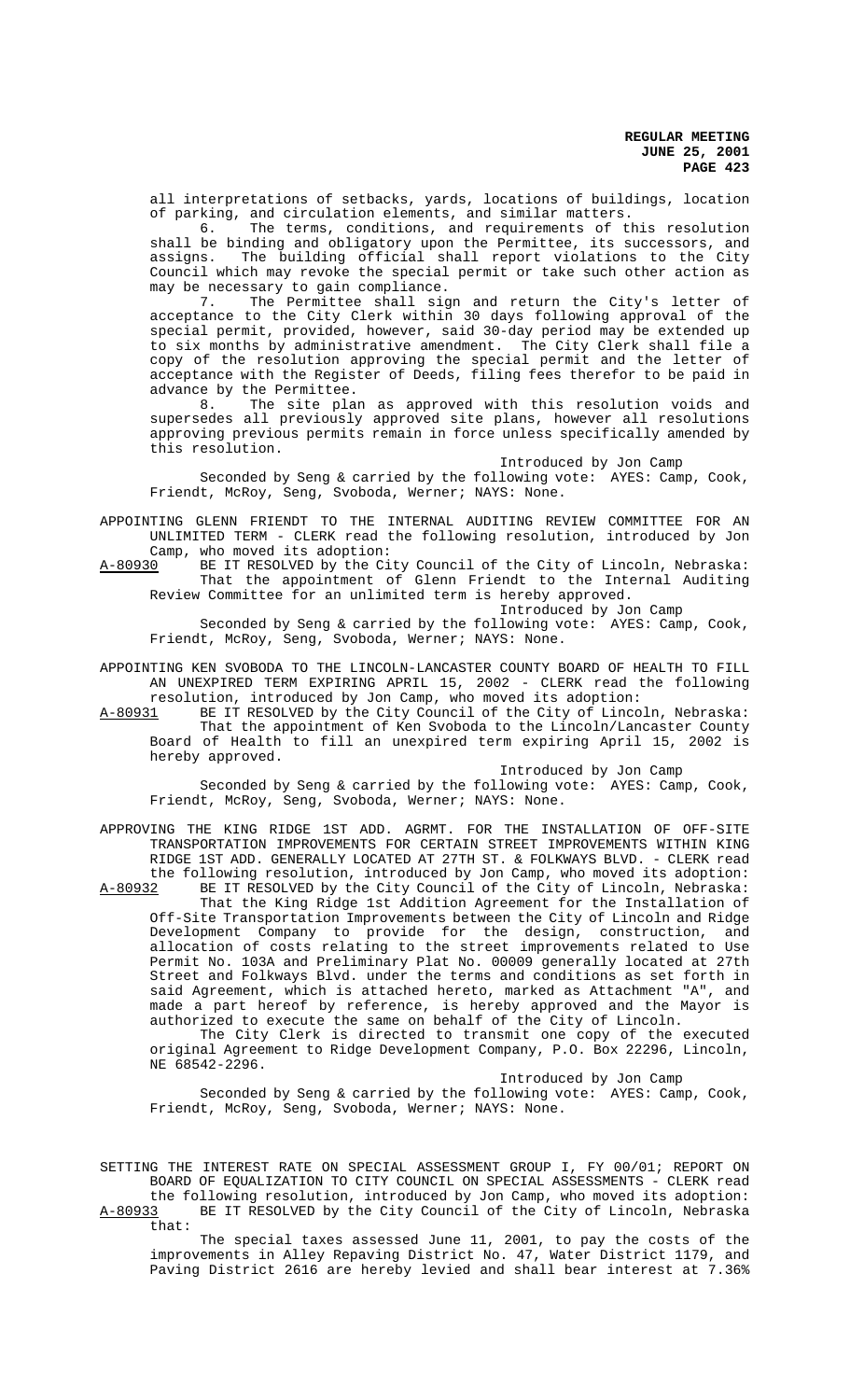> per annum and that the period of time in which the assessments are to be paid shall be as follows: 20 years - Alley Repaving District No. 47 20 years - Water District 1179 20 years - Paving District 2616 Introduced by Jon Camp Seconded by Seng & carried by the following vote: AYES: Camp, Cook, Friendt, McRoy, Seng, Svoboda, Werner; NAYS: None.

SPECIAL PERMIT 1903 - APPEAL OF MOHAMED DAHAB & DEBRA DAHAB FROM THE PLANNING COMMISSION APPROVAL OF SPECIAL PERMIT 1903 FOR AUTHORITY TO CONSTRUCT A 68' TALL WIRELESS COMMUNICATIONS FACILITY ON PROPERTY GENERALLY LOCATED AT S. 37TH ST. & HIGH ST. - PRIOR to reading:

COOK Moved to delay action on Bill No. 01R-120 for one week to 7/2/01. Seconded by Seng & carried by the following vote: AYES: Camp, Cook, Friendt, McRoy, Seng, Svoboda, Werner; NAYS: None.

COMP. PLAN AMENDMENT 94-61 - AMENDING THE COMPREHENSIVE PLAN TO DESIGNATE LAND NEAR NW 27TH ST. & W. FLETCHER AS INSIDE THE "FUTURE SERVICE LIMIT" & TO INCLUDE W. FLETCHER AVE. FROM NW 12TH ST. TO NW 31ST ST. & A NEW INTERCHANGE AT NW 27TH ST. & HWY. 34 IN THE FUTURE RAD NETWORK & TRANSPORTATION PLANS - PRIOR to reading:

COOK Moved to amend Bill No. 01R-151 by adding to page 1, line 6 of the Resolution for Comprehensive Plan Amendment #94-61 to clarify how this decision will be made: "Whereas the final design of the intersection of N.W. 13th & West Fletcher will be reviewed and approved by the City Council in the future; and".

Seconded by Werner & carried by the following vote: AYES: Camp, Cook, Friendt, McRoy, Seng, Svoboda, Werner; NAYS: None.

CLERK Read the following resolution, introduced by Jon Camp, who moved its

adoption:<br>A-80939 WHE WHEREAS, the Planning Director has made application to amend the Lincoln City-Lancaster County Comprehensive Plan (1994) to revise the future service limit to designate property generally located at N.W. 27th Street and West Fletcher Ave. as inside the "Future Service Limit" and to include West Fletcher Ave. from N.W. 12th to N.W. 31st and a new interchange at N.W. 27th and Highway 34 in the future road network and transportation plans; and

 WHEREAS the final design of the intersection of N.W. 13th & West Fletcher will be reviewed & approved by the City Council in the future; and

WHEREAS, the Lincoln City - Lancaster County Planning Commission has recommended approval of said proposed change.

NOW, THEREFORE, BE IT RESOLVED by the City Council of the City of Lincoln, Nebraska:

That the Lincoln City-Lancaster County Comprehensive Plan (1994) be and the same is hereby amended as follows:

1. Amend, Figure 65, "Lincoln Service Limit and Phasing Plan" to designate the property shown on the map attached hereto as Attachment "A" as inside the "Future Service Limit" and to designate it as Phase I.

2. Amend Figure 27 "Functional Street and Road Classification: Future" to designate West Fletcher Ave. from NW 13th to NW 31st Street as an "Urban/Rural Minor Arterial."

3. Amend Figure 28, "Proposed Changes in Functional Classifications," to change the designation of West Fletcher Ave., from NW 13th to NW 27th Street, from "Urban Collector to Minor Arterial" and to change the designation of West Fletcher Ave., from NW 27th to NW 31st Street from "Unclassified to Minor Arterial."

4. Amend Figure 31 "Improvements for Future Road Network: 1-25 year Program" to add West Fletcher Ave. from NW 13th to NW 31st Street as Type "(D+) Four Through Lanes, Two Left/One Right turn Lane, Raised Medians, 120 Ft. ROW" and to add a future interchange at the intersection of Highway 34 and NW 27th Street.

5. Amend Table 10, "Transportation Projects - Year 2025", to include West Fletcher Ave. from NW 13th to NW 31st Street under the D + projects and the NW 27th and Highway 34 Interchange under the State Interchange Projects.

BE IT FURTHER RESOLVED that any other references in said plan which may be affected by the above-specified amendments be, and they hereby are amended to conform with such specific amendment.

Introduced by Jon Camp

Seconded by Seng & carried by the following vote: AYES: Camp, Cook, Friendt, McRoy, Seng, Svoboda, Werner; NAYS: None.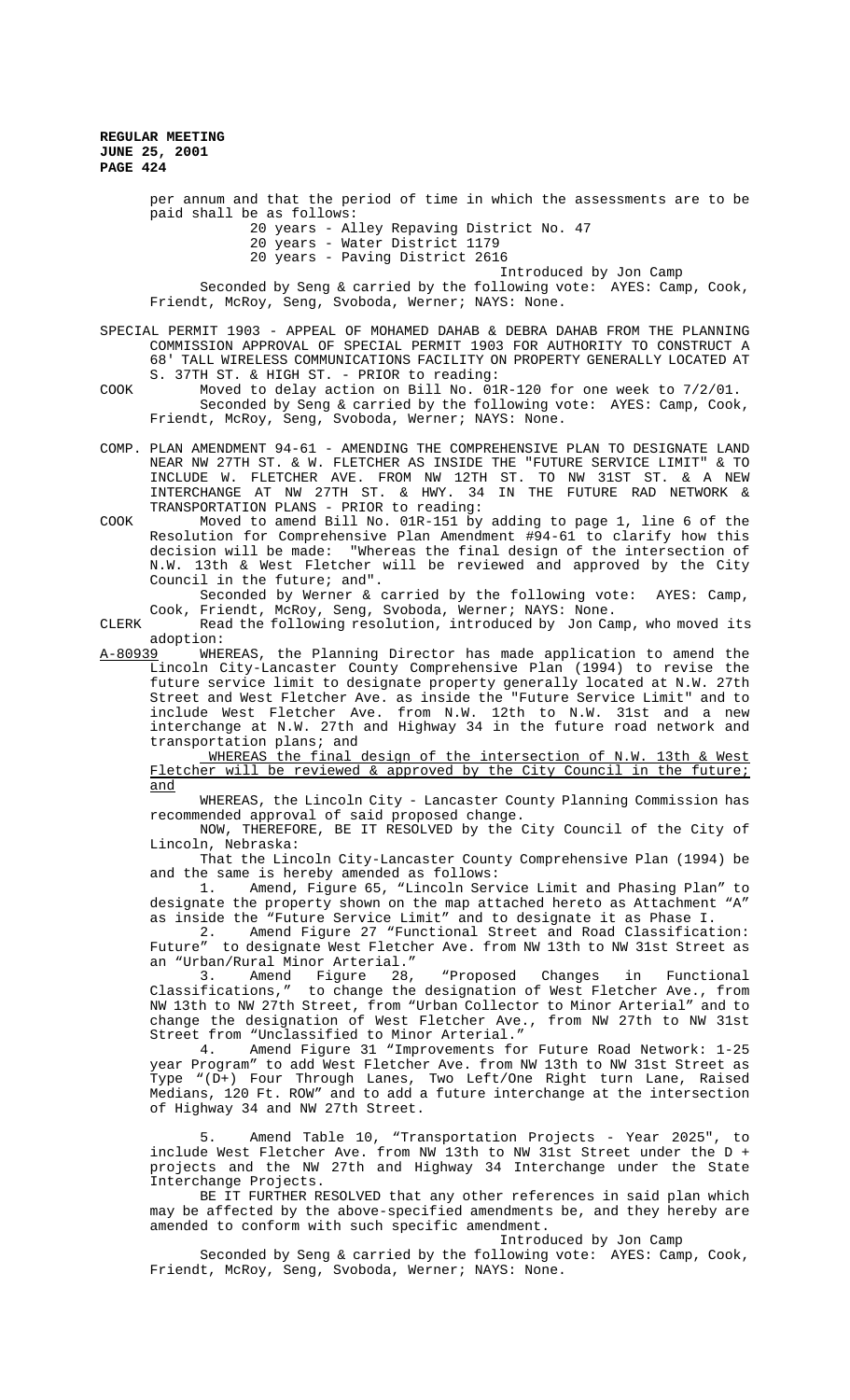APPROVING AN ANNEXATION AGRMT. BETWEEN THE CITY & KAWASAKI MOTORS

MANUFACTURING CORP. OUTLINING CERTAIN CONDITIONS & UNDERSTANDINGS WITH REGARDS TO THE ANNEXATION OF APPROX. 227 ACRES OF PROPERTY GENERALLY LOCATED AT NW 27TH ST. & HWY. 34 - CLERK read the following resolution, introduced by Jon Camp, who moved its adoption:

A-80940 BE IT RESOLVED by the City Council of the City of Lincoln, Nebraska: That the agreement titled Kawasaki Annexation Agreement (Annexation Agreement), which is attached hereto, marked as Attachment "A" and made a part hereof by reference, between the City of Lincoln and Kawasaki Motors Manufacturing Corporation, U.S.A. (Owner) outlining certain conditions and understandings between the City and said Owner relating to the annexation of land generally located at NW 27th Street and Highway 34 is approved. BE IT FURTHER RESOLVED that the Mayor is authorized to execute the

Annexation Agreement on behalf of the City. BE IT FURTHER RESOLVED that the City Clerk is directed to return one

fully executed copy of this Agreement to Rick Peo, Chief Assistant City Attorney, for distribution to the Owner.

BE IT FURTHER RESOLVED that the City Clerk is directed to record the Annexation Agreement with the Register of Deeds, filing fees to be paid by the Owner.

Introduced by Jon Camp

Seconded by Seng & carried by the following vote: AYES: Camp, Cook, Friendt, McRoy, Seng, Svoboda, Werner; NAYS: None.

USE PERMIT 103B - APP. OF RIDGE DEVELOPMENT CO. FOR 705,660 SQ. FT. OF RETAIL, COMMERCIAL, FINANCIAL, & RESTAURANT USES, ON PROPERTY GENERALLY LOCATED AT N. 27TH ST. & FOLKWAYS BLVD. - CLERK read the following resolution, introduced by Jon Camp, who moved its adoption:

A-80941 WHEREAS, Ridge Development Company has submitted an application in accordance with Section 27.27.080 of the Lincoln Municipal Code designated as Use Permit No. 103B for authority to construct 705,660 sq. ft. of retail, commercial, financial, and restaurant uses on property generally located at N. 27th Street and Folkways Blvd., and legally described to wit:

Lots 1 through 10 and Outlot "A", King Ridge Addition; Lot 1 and Outlots "B" through "K", King Ridge 1st Addition, all located in the Northwest Quarter of Section 6, Township 10 North, Range 6 East, Lancaster County, Nebraska;

WHEREAS, the real property adjacent to the area included within the site plan for this commercial development will not be adversely affected; and

WHEREAS, said site plan together with the terms and conditions hereinafter set forth are consistent with the intent and purpose of Title 27 of the Lincoln Municipal Code to promote the public health, safety, and general welfare.

NOW, THEREFORE, BE IT RESOLVED by the City Council of the City of Lincoln, Nebraska:

That the application of Ridge Development Company, hereinafter referred to as "Permittee", to construct 705,660 sq. ft. of retail, commercial, financial, and restaurant uses on the property legally described above be and the same is hereby granted under the provisions of Section 27.31.100 of the Lincoln Municipal Code upon condition that construction and operation of said commercial development be in strict compliance with said application, the site plan, and the following

- additional express terms, conditions, and requirements:<br>1. This permit approves 705,660 square feet of 1. This permit approves 705,660 square feet of commercial space.<br>2. Before receiving building permits: Before receiving building permits:
	- a. The Permittee must submit a revised and reproducible final plan.
	- b. The construction plans must conform to the approved plans.
	- c. Final plats within the area of this use permit must be approved by the City.
	- 3. The City Council must approve the following:
		- a. Change of Zone 3252.
			- b. Preliminary Plat No. 00009, King Ridge 2nd Addition.
			- c. A reduction of the required front yard setback on the lots adjacent to the south side of Folkways Blvd. and on the lots adjacent to north 27th Street south of Folkways Blvd. corresponding to the dedicated right-of-way.

4. All privately-owned improvements must be permanently maintained by the Permittee or an appropriately established owners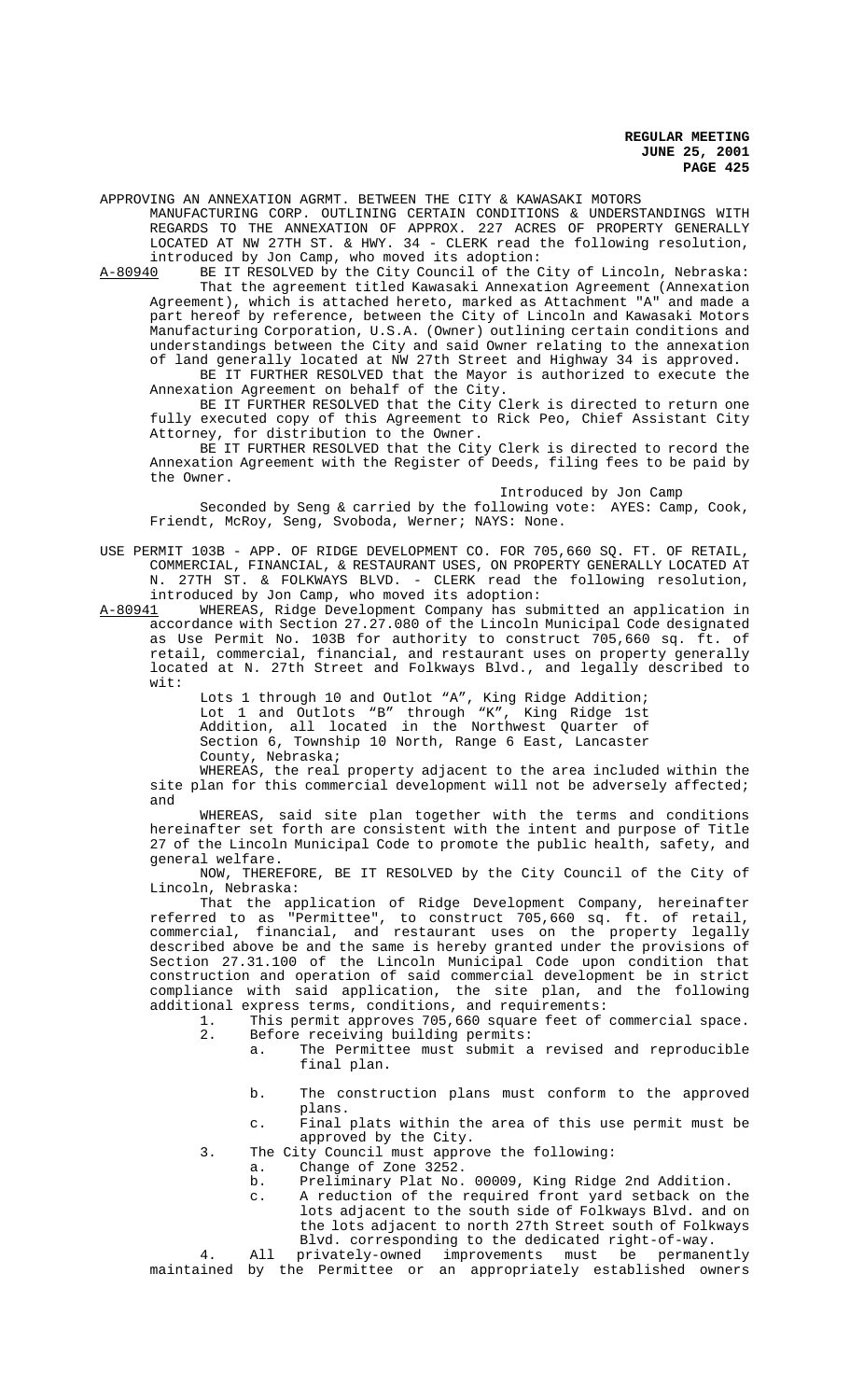association approved by the City Attorney.

5. The site plan approved by this permit shall be the basis for all interpretations of setbacks, yards, locations of buildings, location of parking and circulation elements, and similar matters.

6. The terms, conditions, and requirements of this resolution shall be binding and obligatory upon the Permittee, its successors and assigns. The building official shall report violations to the City Council which may revoke this use permit or take such other action as may be necessary to gain compliance.

7. The Permittee shall sign and return the City's letter of acceptance to the City Clerk within 30 days following approval of this use permit, provided, however, said 30-day period may be extended up to six months by administrative amendment. The City Clerk shall file a copy of the resolution approving this use permit and the letter of acceptance with the Register of Deeds, filing fees therefor to be paid in advance by the Permittee.

8. The site plan as approved with this resolution voids and supersedes all previously approved site plans, however all resolutions approving previous permits remain in force unless specifically amended by this resolution.

Introduced by Jon Camp

Seconded by Seng & carried by the following vote: AYES: Camp, Cook, Friendt, McRoy, Seng, Svoboda, Werner; NAYS: None.

ACCEPTING & APPROVING THE PRELIMINARY PLAT OF KING RIDGE 2ND ADD. WITH WAIVERS TO THE REQUIRED BLOCK LENGTH, SIDEWALKS, DESIGN STANDARDS FOR PRIVATE ROADWAYS, & A REDUCTION IN THE FRONT YARD SETBACK ON PROPERTY GENERALLY LOCATED AT N. 27TH ST. & FOLKWAYS BLVD. - CLERK read the following resolution, introduced by Jon Camp, who moved its adoption:

A-80942 WHEREAS, Ridge Development Company has submitted the preliminary plat of **KING RIDGE 2ND ADDITION** for acceptance and approval; and

WHEREAS, the Lincoln City - Lancaster County Planning Commission has reviewed said preliminary plat and made recommendations as contained in the letter dated December 19, 2001, which is attached hereto as Exhibit "A".

NOW, THEREFORE, BE IT RESOLVED by the City Council of the City of Lincoln, Nebraska:

That the preliminary plat of **KING RIDGE 2ND ADDITION**, located at 27th and Folkways Blvd. as submitted by Ridge Development Company, is hereby accepted and approved, subject to the terms and conditions set forth in Exhibit "A", which is attached hereto and made a part of this resolution as though fully set forth verbatim.

BE IT FURTHER RESOLVED that the Council finds that the tract to be subdivided is surrounded by such development or unusual conditions that strict application of the subdivision requirements would result in actual difficulties or substantial hardship and the following modifications to

the subdivision requirements are therefore approved:<br>1. The requirement of § 26.23.130 of the Lin The requirement of § 26.23.130 of the Lincoln Municipal Code that block length shall not exceed 1,320 feet between cross streets is waived in Block 1 and 2.

2. The requirement of § 26.27.020 of the Lincoln Municipal Code that sidewalks be installed along both sides of all streets is waived to allow sidewalks on one side of the private roadways.

3. The requirements of Chapter 2.25 (Private Roadway Design Standards) of the City of Lincoln Design Standards are modified to allow horizontal curves with no minimum radius, a reduction in tangent length between horizontal curves and a cross slope pavement section in lieu of a crowned cross section.

4. The requirement of Section 27.11.080(a) of the Lincoln Municipal Code that the required front yard be 30 feet is reduced along the south side of Folkways Blvd. and along the portion of N. 27th Street south of Folkways Blvd. adjacent to the lots that are already platted to accommodate the right-of-way to be dedication.

Introduced by Jon Camp

Seconded by Seng & carried by the following vote: AYES: Camp, Cook, Friendt, McRoy, Seng, Svoboda, Werner; NAYS: None.

SPECIAL PERMIT 1914 - APP. OF THE RAPE/SPOUSE ABUSE CRISIS CENTER FOR AUTHORITY TO USE A DESIGNATED LANDMARK AS A CRISIS CENTER ON PROPERTY GENERALLY LOCATED AT 2545 N STREET - CLERK read the following resolution, introduced by Jon Camp, who moved its adoption:<br>A-80943 WHEREAS, the Rape/Spouse Abus

WHEREAS, the Rape/Spouse Abuse Crisis Center has submitted an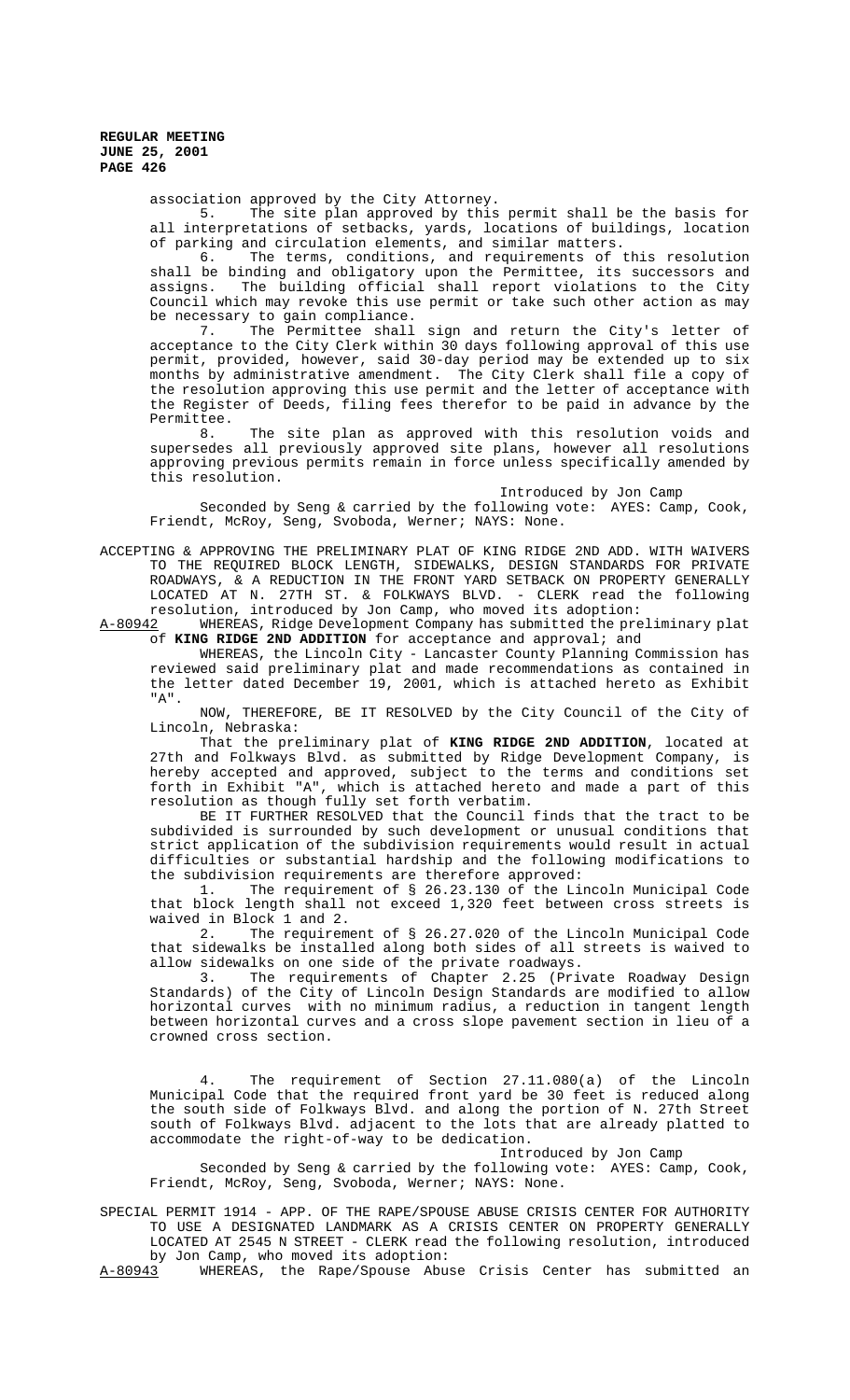application designated as Special Permit No. 1914 for authority to use a landmark as a crisis center on property located at 2545 N Street, and legally described to wit:

Lot 60 I.T., in the Northeast Quarter of Section 25, Township 10 North, Range 6 East, Lincoln, Lancaster County, Nebraska;

WHEREAS, the real property adjacent to the area included within the site plan for this crisis center will not be adversely affected; and

WHEREAS, said site plan together with the terms and conditions hereinafter set forth are consistent with the intent and purpose of Title 27 of the Lincoln Municipal Code to promote the public health, safety, and general welfare.

NOW, THEREFORE, BE IT RESOLVED by the City Council of the City of Lincoln, Nebraska:

That the application of the Rape/Spouse Abuse Crisis Center, hereinafter referred to as "Permittee", to use a landmark as a crisis center, on the property legally described above, be and the same is hereby granted under the provisions of Section 27.63.400 of the Lincoln Municipal Code upon condition that construction and operation of said crisis center be in strict compliance with said application, the site plan, and the following additional express terms, conditions, and requirements:<br>1.

This permit approves the use of the Pace-Woods House by the Rape/Spouse Abuse Crisis Center as a human services office and counseling center.

Site improvements must conform to the site plan.

3. Any modification of signs for the landmark must receive a Certificate of Appropriateness from the Historic Preservation Commission prior to installation.

4. The construction plans must conform to the approved plans.

5. All privately-owned improvements shall be maintained by the Permittee.

6. The site plan approved by this permit shall be the basis for all interpretations of setbacks, yards, locations of buildings, location of parking and circulation elements, and similar matters.<br>7. The terms, conditions, and requirements of

The terms, conditions, and requirements of this resolution shall be binding and obligatory upon the Permittee, their successors, and assigns. The building official shall report violations to the City Council which may revoke the special permit or take such other action as may be necessary to gain compliance.<br>8. The Permittee shall sig

The Permittee shall sign and return the City's letter of acceptance to the City Clerk within 30 days following approval of the special permit, provided, however, said 30-day period may be extended up to six months by administrative amendment. The City Clerk shall file a copy of the resolution approving the special permit and the letter of acceptance with the Register of Deeds, filing fees therefor to be paid in advance by the Permittee.

# Introduced by Jon Camp

Seconded by Seng & carried by the following vote: AYES: Camp, Cook, Friendt, McRoy, Seng, Svoboda, Werner; NAYS: None.

- SETTING THE HEARING DATE OF MONDAY, JULY 9, 2001 AT 1:30 P.M. FOR APP. OF MARY'S PLACE FOR A CLASS "C" LIQUOR LICENSE AT 1920 WEST O STREET - CLERK read the following resolution, introduced by Jon Camp, who moved its adoption:
- A-80934 BE IT RESOLVED by the City Council, of the City of Lincoln, that a hearing date is hereby fixed for Mon., July 9, 2001, at 1:30 p.m. or as soon thereafter as possible in the City Council Chambers, County-City Building, 555 S. 10th St., Lincoln, NE, for App. of Mary's Place for a Class "C" Liquor License located at 1920 West "O" Street.

If the Police Dept. is unable to complete the investigation by said time, a new hearing date will be set.

Introduced by Jon Camp

Seconded by Seng & carried by the following vote: AYES: Camp, Cook, Friendt, McRoy, Seng, Svoboda, Werner; NAYS: None.

## SETTING THE HEARING DATE OF MONDAY, JULY 9, 2001 FOR APP. OF PICKFAIR

- ENTERTAINMENT CORP. DBA BIG RED KENO SPORTS BAR & GRILL AT 955 WEST O STREET - CLERK read the following resolution, introduced by Jon Camp, who
- moved its adoption:<br>A-80935 BE IT RESOLVED BE IT RESOLVED by the City Council, of the City of Lincoln, that a hearing date is hereby fixed for Mon., July 9, 2001, at 1:30 p.m. or as soon thereafter as possible in the City Council Chambers, County-City Building, 555 S. 10th St., Lincoln, NE, for App. of Pickfair Entertainment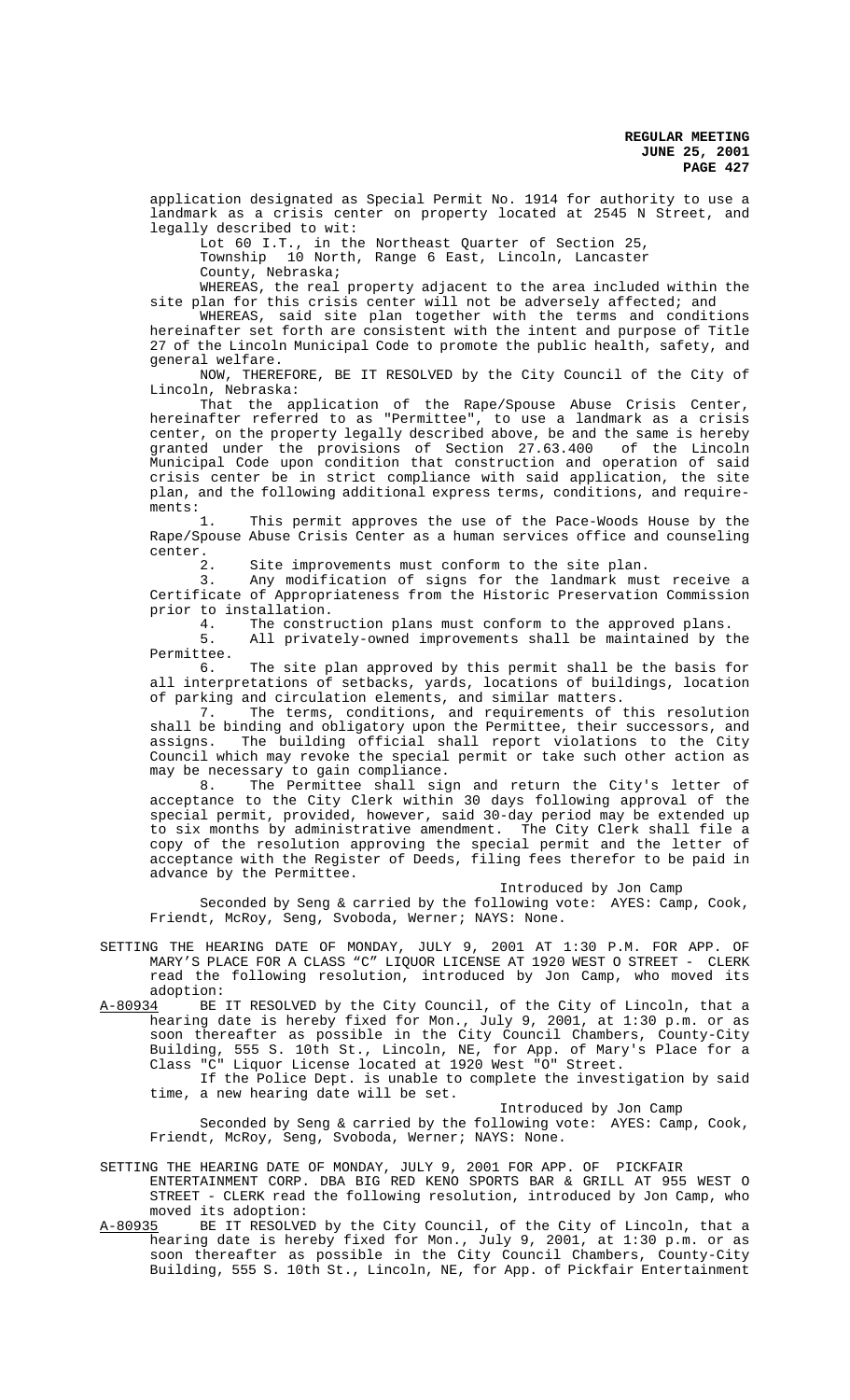> Corp. dba Big Red Keno Sports Bar & Grill for a catering license located at 955 W. "O" Street.

> If the Police Dept. is unable to complete the investigation by said time, a new hearing date will be set.

Introduced by Jon Camp

Seconded by Seng & carried by the following vote: AYES: Camp, Cook, Friendt, McRoy, Seng, Svoboda, Werner; NAYS: None.

SETTING THE HEARING DATE OF MONDAY, JULY 9, 2001 MAN. APP. OF THOMAS LORENZ FOR SMG FOOD & BEVERAGE LLC DBA SMG PERSHING MUNICIPAL AUDITORIUM LOCATED AT 226 CENTENNIAL MALL - CLERK read the following resolution, introduced by Jon Camp, who moved its adoption:<br>A-80936 BE IT RESOLVED by the City

A-80936 BE IT RESOLVED by the City Council, of the City of Lincoln, that a hearing date is hereby fixed for Mon., July 9, 2001, at 1:30 p.m. or as soon thereafter as possible in the City Council Chambers, County-City Building, 555 S. 10th St., Lincoln, NE, for Man. App. of Thomas Lorenz for SMG Food & Beverage LLC dba SMG Pershing Municipal Auditorium located at 226 Centennial Mall.

If the Police Dept. is unable to complete the investigation by said time, a new hearing date will be set.

Introduced by Jon Camp

Seconded by Seng & carried by the following vote: AYES: Camp, Cook, Friendt, McRoy, Seng, Svoboda, Werner; NAYS: None.

## **PETITIONS AND COMMUNICATIONS**

FORMAL PETITION TO VACATE PUBLIC WAY OF NORTH SOUTH ALLEY BETWEEN LEXINGTON AVENUE & PUBLIC ALLEY ON THE NORTH ON THE WEST SIDE OF HILLCREST ADDITION TO BETHANY HEIGHTS WEST 15', LOT 20 AND ALL LOTS 21 & 22 SIGNED BY LINDA N. OSBORNE, XUAN & DUY-VU NGUYEN, CHAD & KELSEY TRAPEUR - CLERK presented said petition which was referred to the Law Dept.

THE FOLLOWING WERE REFERRED TO PLANNING DEPT.:

Change of Zone No. 3328 - App. of Planning Director to amend Lincoln Municipal Code 27.03.350, Paragraph A & B.

Change of Zone No. 3329 - App. of D.J. Hammond & Assoc. to change from I-1 to R-3.

Special Permit No. 922E - App. of Norma E. Olston to operate an auto salvage at N. 33rd Street & Edison Street.

Special Permit No. 1921 - App. of The Nebraska Wesleyan University Corp. to place a wireless communication facility on the rooftop of the Centennial Hall building on the campus of Nebraska Wesleyan University.

### **REPORTS OF CITY OFFICERS**

CLERK'S LETTER & MAYOR'S APPROVAL OF ORDINANCES & RESOLUTIONS PASSED ON JUNE 11, 2001 - CLERK presented said report which was placed on file in the Office of the City Clerk. **(27-1)**

INVESTMENTS OF FUNDS. (JUNE11 - JUNE 15, 2001) - CLERK read the following resolution, introduced by Jon Camp, who moved its adoption:

A-80937 BE IT HEREBY RESOLVED BY THE CITY COUNCIL of the City of Lincoln, Nebraska:

That the attached list of investments be confirmed and approved, and the City Treasurer is hereby directed to hold said investments until maturity unless otherwise directed by the City Council. (Investments from June 4 - June 8, 2001.)

Introduced by Jon Camp

Seconded by Seng & carried by the following vote: AYES: Camp, Cook, Friendt, McRoy, Seng, Svoboda, Werner; NAYS: None.

- REPORTS FROM CITY TREASURER OF TELECOMM OCC. TAX FOR THE MONTH OF FEBRUARY, 2001: MCI WORLD COM; MAY, 2001: NEXTEL WEST CORP., VARTEC, NEXTEL, TELIGENT, TOUCH AMERICA, WORKING ASSETS, PRIMUS, QWEST, TRANS NAT'L., LCI INT'L., ATLAS, OPERATOR COMM., D&D COMM., NETWORK BILLING, WESTERN UNION - CLERK presented said report which was placed on file in the Office of the City Clerk. **(20)**
- REPORT OF FRANCHISE TAX FOR MAY, 2001 FROM UTILICORP UNITED CLERK presented said report which was placed on file in the Office of the City Clerk. **(16-1)**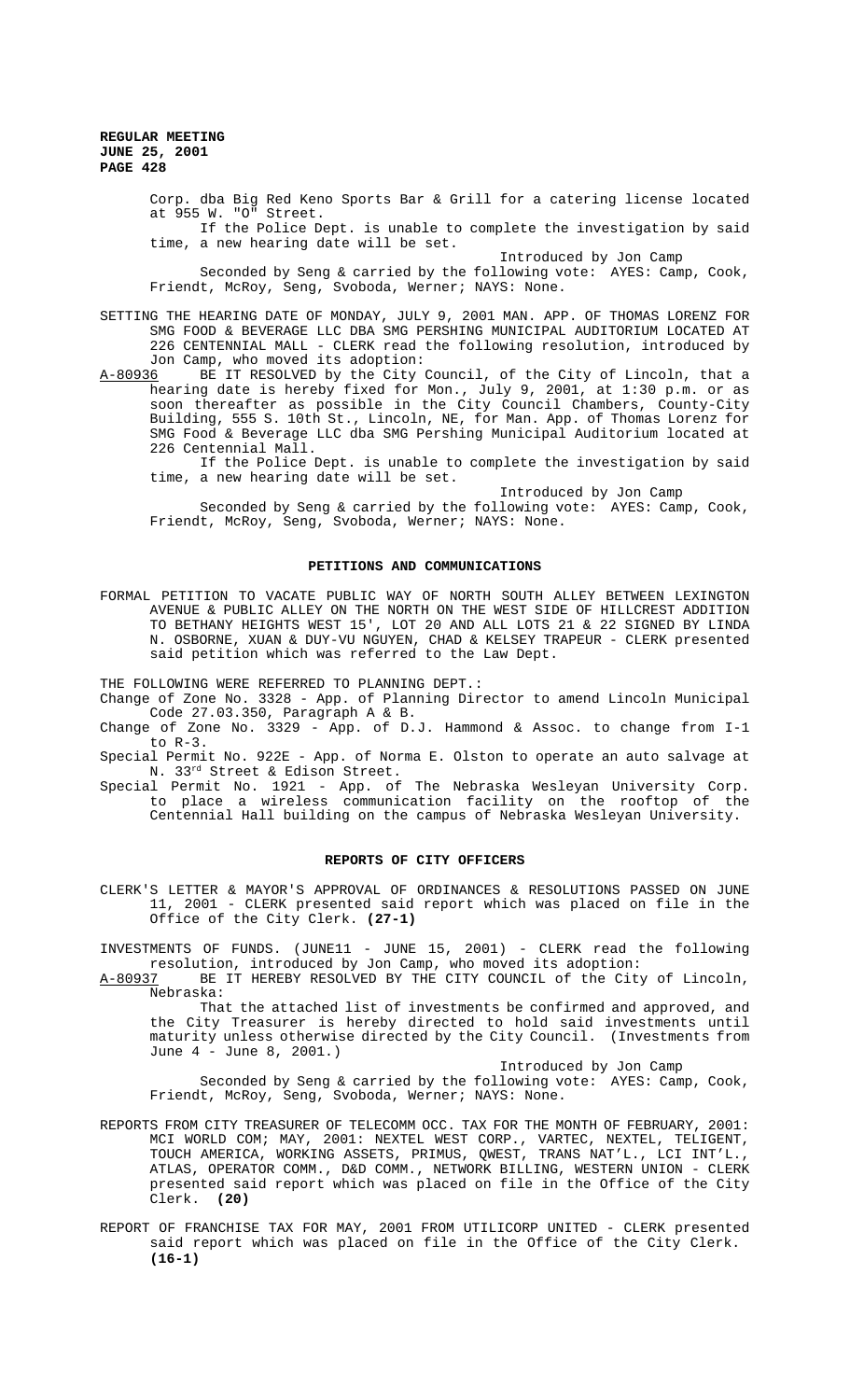DISTRIBUTION OF FUNDS REPRESENTING INTEREST EARNING ON SHORT-TERM INVESTMENTS OF IDLE FUNDS FOR THE MONTH ENDED MAY 31, 2001 - CLERK read the following resolution, introduced by Jon Camp, who moved its adoption:

A-80938 BE IT RESOLVED by the City Council of the City of Lincoln, Nebraska: That during the month ended May 31, 2001, \$357,653.90 was earned from short-term investments of "IDLE FUNDS". The same is hereby distributed to the various funds on a pro-rata basis using the balance of each fund and allocating a portion of the interest on the ratio that such balance bears to the total of all fund balances.

Introduced by Jon Camp

Seconded by Seng & carried by the following vote: AYES: Camp, Cook, Friendt, McRoy, Seng, Svoboda, Werner; NAYS: None.

### **ORDINANCES - 1ST READING**

- AUTHORIZING THE SALE OF SURPLUS PROPERTY DESCRIBED AS LOT 1, LOT 15, LOTS 19-22, AND LOTS 24-33, BLOCK 6, OLYMPIC HEIGHTS 1ST ADDITION, GENERALLY LOCATED AT NW 53RD STREET BETWEEN WEST ST. PAUL AND WEST LEIGHTON AVE. TO NEBRASKA HOUSING RESOURCE, INC. - CLERK read an ordinance, introduced by Jon Camp, authorizing the sale of surplus property described as Lot 1, Lot 15, Lots 19-22, and Lots 24-33, block 6, Olympic Heights 1st Addition, Lincoln, Lancaster County, Nebraska, the first time.
- CHANGE OF ZONE 3213 APPLICATION OF NEBRASKA NURSERIES, INC. FOR A CHANGE OF ZONE FROM R-3 RESIDENTIAL TO B-2 PLANNED NEIGHBORHOOD BUSINESS AND O-3 OFFICE PARK, ON PROPERTY GENERALLY LOCATED AT THE SOUTHWEST CORNER OF 80TH STREET AND PIONEERS BLVD. - CLERK read an ordinance, introduced by Jon Camp, amending the Lincoln Zoning District Maps attached to and made a of Title 27 of the Lincoln Municipal Code, as provided by Section 27.05.020 of the Lincoln Municipal Code, by changing the boundaries of the districts established and shown thereon, the first time.
- CHANGE OF ZONE 2531(BB) APPLICATION OF NORTH WILLIAMSBURG/HAMPTON ENTERPRISES, INC. TO AMEND WILLIAMSBURG VILLAGE FINAL PLANNED UNIT DEVELOPMENT TO INCREASE THE SQUARE FOOTAGE IN THE COMMERCIAL AREA LOCATED ON THE SOUTHWEST CORNER OF SOUTH 34TH STREET AND OLD CHENEY ROAD BY 3,300 SQ. FT. FOR A TOTAL OF 35,300 SQ. FT. - CLERK read an ordinance, introduced by Jon Camp, amending the approved Development Plan for Williamsburg Village Planned Unit Development as appended to Change of Zone 2531AA to increase the maximum allowable square footage in the commercial area located on the southwest corner of South 34th Street and Old Cheney Road to 35,300 square feet, the first time.
- VACATING NORTH 11TH STREET BETWEEN FLETCHER AVE. AND INTERSTATE 80 CLERK read an ordinance, introduced by Jon Camp, vacating North 11th Street between Fletcher Avenue and Interstate 80, and retaining title thereto in the City of Lincoln, Lancaster County, Nebraska, the first time.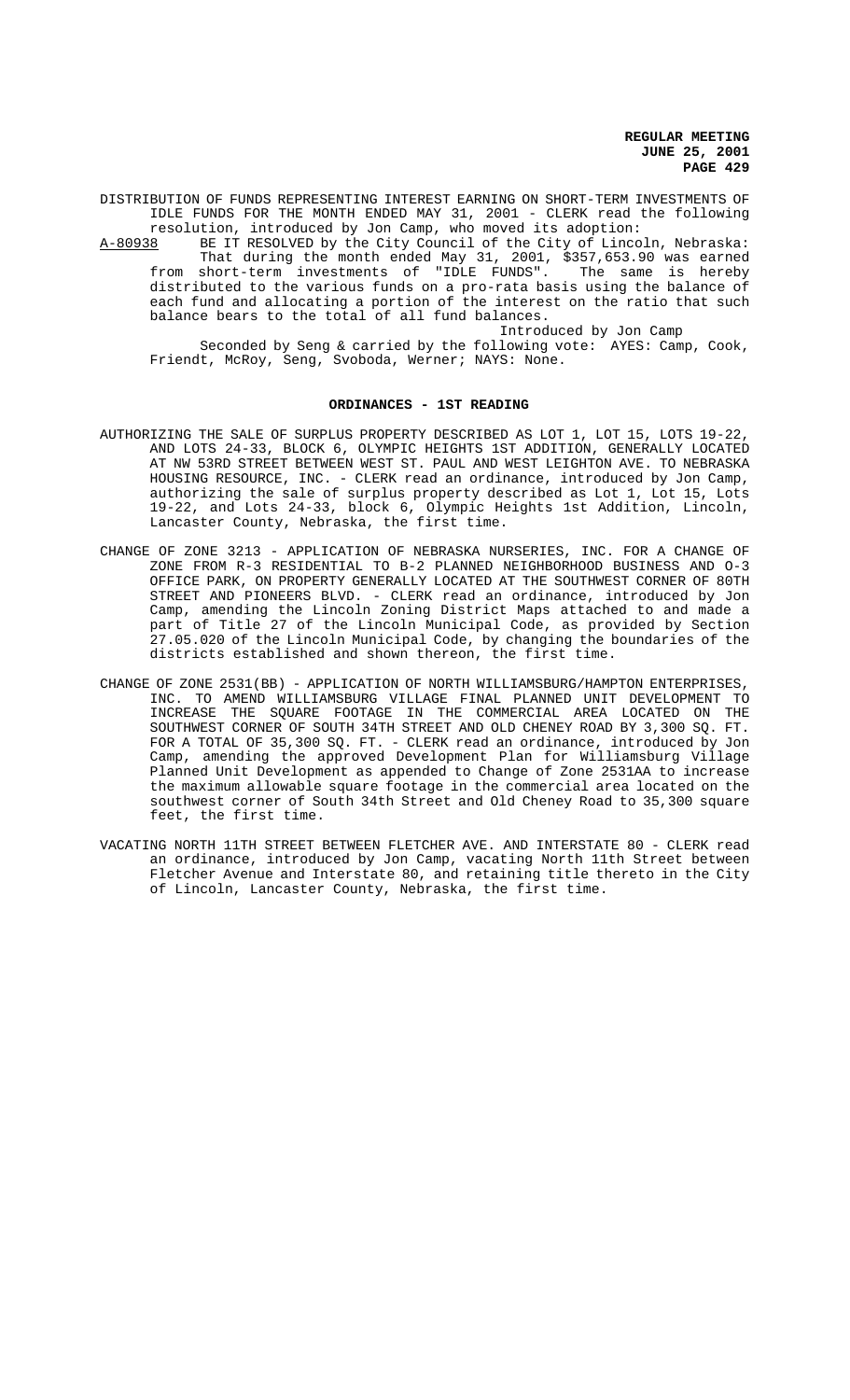### **ORDINANCES - 3RD READING**

AMENDING THE CORPORATE LIMITS OF THE CITY BY ANNEXING APPROX. 45 ACRES OF PROPERTY GENERALLY LOCATED AT S. 14TH ST. & MOCKINGBIRD LANE NORTH. (IN CONNECTION W/00R-308, 00R-309, 00-209) - PRIOR to reading:

- COOK Moved to place Bill No. 99-93 on Pending for 3 weeks to 7/16/01. Seconded by Seng & carried by the following vote: AYES: Camp, Cook, Friendt, McRoy, Seng, Svoboda, Werner; NAYS: None.
- CLERK read an ordinance, introduced by Jonathan Cook, amending Section 5 of Ordinance No. 8730, passed May 17, 1965, as last amended by Section 1 of Ordinance No. \_\_\_\_\_\_(Bill No. 01-97) passed June 25, 2001, prescribing and defining the corporate limits of the City of Lincoln, Nebraska; and repealing Section 5 of Ordinance No. 8730, passed May 17, 1965, as last amended by Section 1 of Ordinance No. \_\_\_\_\_\_(Bill No. 01-97), passed amended by Section 1 of Ordinance No.  $\_\_$ June 25, 2001, as hitherto existing, the third time.
- VACATING A PORTION OF PINE LAKE RD. FROM THE WEST LINE OF LAZY ACRES SUBDIVI-SION WEST TO THE RAILROAD RIGHT-OF-WAY, GENERALLY LOCATED WEST OF S. 14TH ST. & PINE LAKE RD. (IN CONNECTION W/00R-308, 00R-309, 99-93) - PRIOR to reading:
- COOK Moved to place Bill NO. 00-209 on Pending for 3 weeks to 7/16/01. Seconded by Seng & carried by the following vote: AYES: Camp, Cook, Friendt, McRoy, Seng, Svoboda, Werner; NAYS: None.
- CLERK Read an ordinance, introduced by Annette McRoy, vacating Pine Lake Rod from the west line of Lazy Acres Subdivision west to the railroad right-of-way, and retaining title thereto in the City of Lincoln, Lancaster County, Nebraska, the third time.
- AMENDING SECTION 10.06.120 OF THE LINCOLN MUNICIPAL CODE TO INCREASE NON-MOVING TICKET FINES AND ADMINISTRATIVE FEES FOR TRAFFIC VIOLATIONS - PRIOR TO READING:<br>FRIENDT Moved to ac
- FRIENDT Moved to accept Substitute Ord. #3 for Bill No. 01-90. Seconded by Cook & carried by the following vote: AYES: Camp, Cook, Friendt, McRoy, Seng, Svoboda, Werner; NAYS: None.
- CLERK Read an ordinance, introduced by Coleen Seng, amending Section 10.06.120 of the Lincoln Municipal Code to increase non-moving ticket fines and administrative fees for traffic violations; and repealing Section 10.06.120 of the Lincoln Municipal Code as hitherto existing, the third time.
- SENG Moved to pass the ordinance as read.

Seconded by Werner & carried by the following vote: AYES: Cook, Friendt, McRoy, Seng, Svoboda, Werner; NAYS: Camp.

The ordinance, being numbered **#17867**, is recorded in Ordinance Book 24, Page

APPROVING A TRANSFER OF APPROPRIATIONS WITHIN THE STREET CONSTRUCTION FUND OF \$988,000 FROM PROJECT NO. 541831, SOUTH 70TH STREET, OLD CHENEY ROAD TO PINE LAKE ROAD; \$275,000 FROM PROJECT NO. 542816, 66TH STREET, COTNER BLVD., AND VINE STREET; AND \$345,000 FROM PROJECT NO.542826, 27TH AND SUPERIOR STREETS, TO PROJECT NO. 700342, "O" STREET, 52ND STREET TO WEDGEWOOD - CLERK read an ordinance, introduced by Terry Werner, approving the transfer of appropriations between certain capital improvement projects within the Street Construction Fund, the third time.

WERNER Moved to pass the ordinance as read.

Seconded by Seng & carried by the following vote: AYES: Camp,

Cook, Friendt, McRoy, Seng, Svoboda, Werner; NAYS: None. The ordinance, being numbered **#17868**, is recorded in Ordinance Book 24, Page

AMENDING THE CORPORATE LIMITS OF THE CITY BY ANNEXING APPROXIMATELY 270 ACRES OF PROPERTY GENERALLY LOCATED NORTH OF YANKEE HILL ROAD BETWEEN SOUTH 14TH STREET AND SOUTH 27TH STREET - CLERK read an ordinance, introduced Terry Werner, amending Section 5 of Ordinance No. 8730, passed May 17, 1965, as last amended by Section 1 of Ordinance No. 17846 passed May 7, 2001, prescribing and defining the corporate limits of the City of Lincoln, Nebraska; and repealing Section 5 of Ordinance No. 8730, passed May 17, 1965, as last amended by Section 1 of Ordinance No. 17846,

passed May 7, 2001, as hitherto existing, the third time.<br>WERNER Moved to pass the ordinance as read. Moved to pass the ordinance as read. Seconded by Cook & carried by the following vote: AYES: Camp,

Cook, Friendt, McRoy, Seng, Svoboda, Werner; NAYS: None. The ordinance, being numbered **#17869**, is recorded in Ordinance Book 24, Page

AMENDING THE CORPORATE LIMITS OF THE CITY BY ANNEXING APPROXIMATELY 227.19 ACRES OF PROPERTY GENERALLY LOCATED NORTHEAST OF N.W. 27TH STREET AND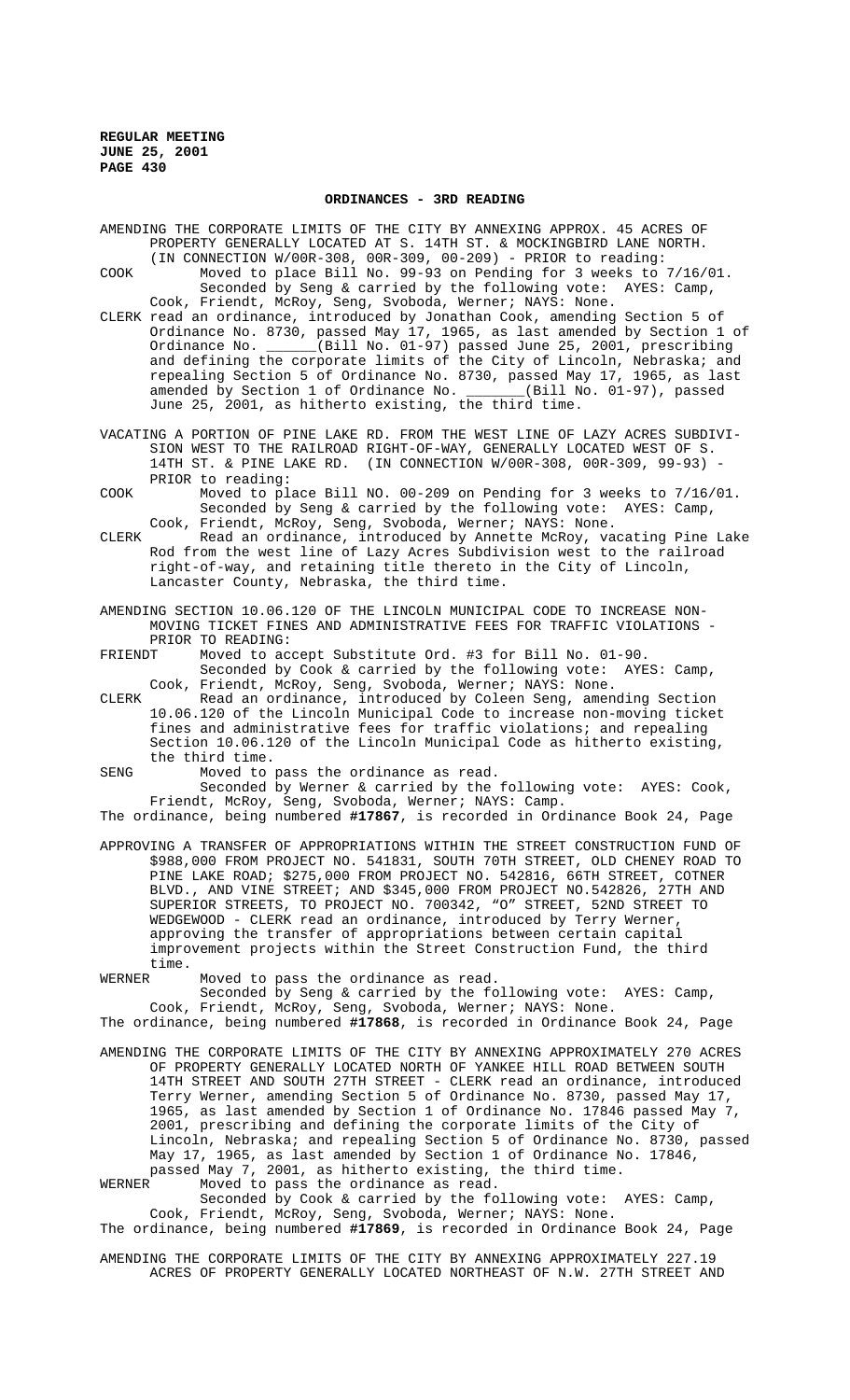HIGHWAY 34 - CLERK read an ordinance, introduced by Terry Werner, amending Section 20 of Ordinance No. 8730, passed May 17, 1965, as last amended by Section 2 of Ordinance No. 17838, passed April 23, 2001, prescribing and defining the corporate limits of the City of Lincoln, Nebraska; and repealing Section 20 of Ordinance No. 8730 passed May 17, 1965, as last amended by Section 2 of Ordinance No. 17838, passed April 23, 2001, as hitherto existing, the third time.

WERNER Moved to pass the ordinance as read. Seconded by Seng & carried by the following vote: AYES: Camp,

Cook, Friendt, McRoy, Seng, Svoboda, Werner; NAYS: None. The ordinance, being numbered **#17870**, is recorded in Ordinance Book 24, Page

CHANGE OF ZONE 3252 - APPLICATION OF RIDGE DEVELOPMENT COMPANY FOR A CHANGE OF ZONE FROM I-1 INDUSTRIAL DISTRICT TO B-2 PLANNED NEIGHBORHOOD BUSINESS DISTRICT AND FROM B-2 PLANNED NEIGHBORHOOD BUSINESS DISTRICT TO I-1 INDUSTRIAL DISTRICT ON PROPERTY GENERALLY LOCATED AT NORTH 27TH STREET AND FOLKWAYS BLVD. - CLERK read an ordinance, introduced by Terry Werner, amending the Lincoln Zoning District Maps attached to and made a part of Title 27 of the Lincoln Municipal Code, as provided by Section 27.05.020 of the Lincoln Municipal Code, by changing the boundaries of the districts established and shown thereon, the third time.

WERNER Moved to pass the ordinance as read. Seconded by Seng & carried by the following vote: AYES: Camp, Cook, Friendt, McRoy, Seng, Svoboda, Werner; NAYS: None. The ordinance, being numbered **#17871**, is recorded in Ordinance Book 24, Page

CHANGE OF ZONE 69H - APPLICATION OF RAPE/SPOUSE ABUSE CRISIS CENTER FOR A LANDMARK DESIGNATION FOR THE PACE-WOODS HOUSE LOCATED AT 2545 N STREET - CLERK read an ordinance, introduced by Terry Werner, amending the City of Lincoln District Map attached to and made a part of Title 27 of the Lincoln Municipal Code by designating the building known as the Pace-Wood House at 2545 N Street, Lincoln, Nebraska as a Landmark, the third time.<br>WERNER

Moved to pass the ordinance as read. Seconded by Seng & carried by the following vote: AYES: Camp, Cook, Friendt, McRoy, Seng, Svoboda, Werner; NAYS: None. The ordinance, being numbered **#17872**, is recorded in Ordinance Book 24, Page

## **MISCELLANEOUS BUSINESS**

### **PENDING LIST -**

CAMP Moved to extend the Pending List for 1 week.

Seconded by Werner & carried by the following vote: AYES: Camp, Cook, Friendt, McRoy, Seng, Svoboda, Werner; NAYS: None.

#### **UPCOMING RESOLUTIONS -**

APPROVING AN ANNEXATION AGRMT. BETWEEN THE CITY & GRETCHEN ZWETZIG, TRUSTEE OF THE DAVID W. FLEMMING REVOCABLE TRUST OUTLINING CERTAIN CONDITIONS & UNDERSTANDINGS WITH REGARDS TO THE ANNEXATION OF PROPERTY GENERALLY LOCATED AT 8101 S. 14TH ST. - CLERK requested to delay introduction until 7/9/01 with action on 7/16/01.

CAMP So moved. Seconded by Friendt & carried by the following vote: AYES: Camp, Cook, Friendt, McRoy, Seng, Svoboda, Werner; NAYS: None.

APPROVING AN ANNEXATION AGRMT. BETWEEN THE CITY & ALAN SCHROEDER OUTLINING CERTAIN CONDITIONS & UNDERSTANDINGS WITH REGARDS TO THE ANNEXATION OF PROPERTY GENERALLY LOCATED AT 8201 S. 14TH ST. - CLERK requested to delay introduction until 7/9/01 with action on 7/16/01. CAMP So moved.

Seconded by Friendt & carried by the following vote: AYES: Camp, Cook, Friendt, McRoy, Seng, Svoboda, Werner; NAYS: None.

CAMP Moved to approve the resolutions to have Public Hearing on July 2, 2001 excluding Bill No. 01R-168. Seconded by Friendt & carried by the following vote: AYES: Camp, Cook, Friendt, McRoy, Seng, Svoboda, Werner; NAYS: None;